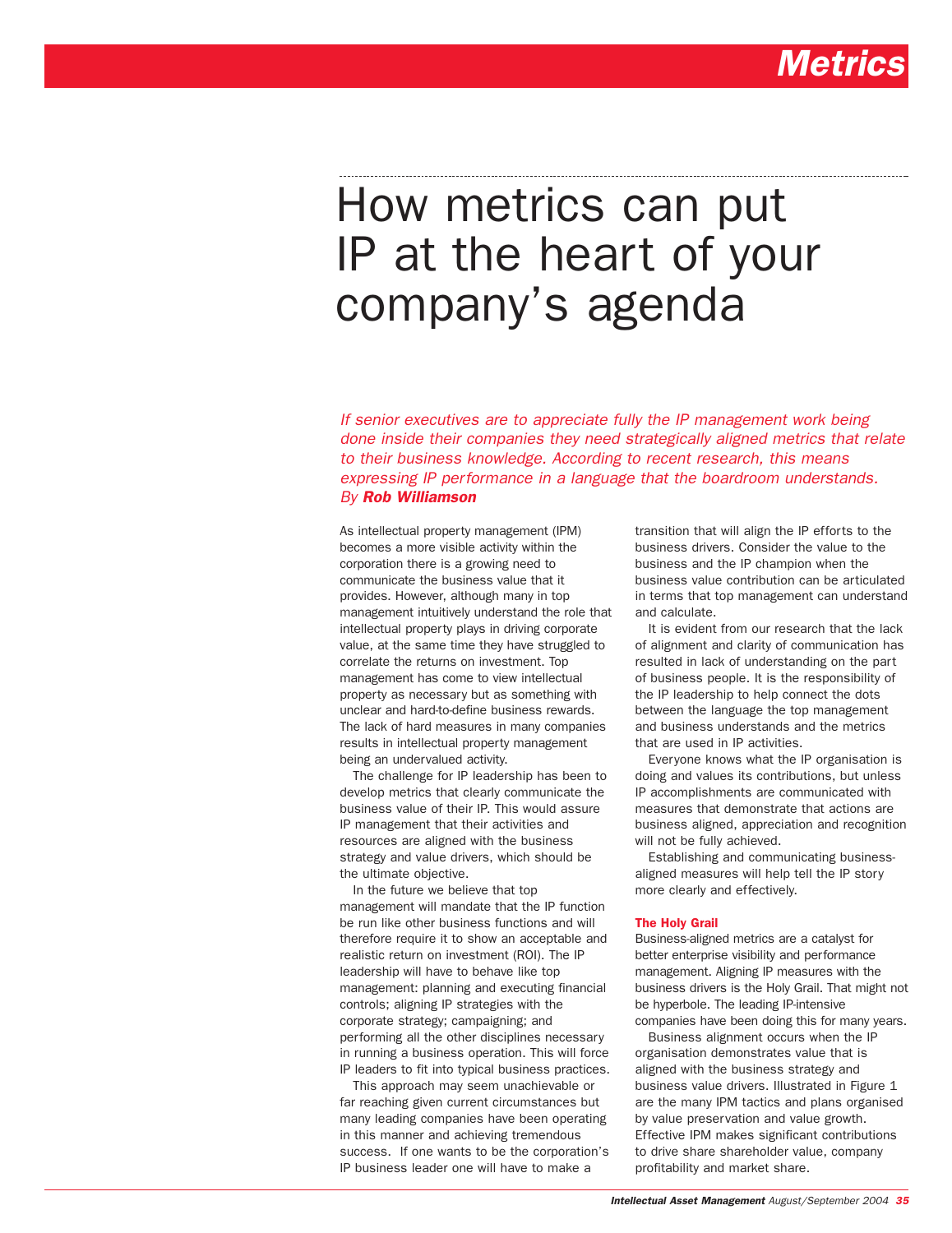### *Metrics*

It is evident from our research (Strategic and Operational Management of Intellectual Property) that most IP organisations are focused on operational effectiveness. Furthermore, from our study, IP leadership stated that "a lack of understanding of the importance of IP" is the biggest IP challenge experienced in moving IP programmes forward. Certainly there is value in collecting and evaluating operational metrics such as application preparation time, attorney time and cost, etc, but those metrics are only one aspect of intellectual property management.

Many IP leaders struggle with demonstrating the connection that the IP programme has on revenue and profitability. Establishing measures that relate to business alignment is what demonstrates that the organisation's IP contribution is strategic. The leading IPintensive companies such as IBM, QUALCOMM, Dow Chemical, HP and 3M are examples of companies that have invested in developing the best measures that show the value contribution to the business strategy.

Business alignment can occur at multiple levels within corporate and, if needed, individual business units. In situations where the businesses are not homogeneous, which is the case in most diversified corporations, measures that are more appropriate to the individual business strategies are required.

The first step in achieving business alignment is to know the business strategy and identify the business value drivers that will achieve the strategy.

#### Business strategic value drivers

The primary strategy for the vast majority of commercial enterprises is creating shareholder value, whether it is for the shareholders of a large corporation or the owners of a small company.

Shareholder value is created by successfully navigating the value drivers that allow the achievement of the strategy:

- Strategic value drivers (dealing with anticipated future value).
- Financial value drivers (eg, revenue growth, profit margin, capital expenditure, tax, cost of capital).
- Operational value drivers (eg, customer satisfaction, quality of product or service, reduced unit costs, improved competitiveness, risk reduction, etc).

Business value drivers are the key parameters that top management and the board of directors look to for assurance that the corporation is on course and supporting the business strategy. Examples of value drivers include: increased income; reduced

cost; access to capital; improved competitiveness; risk reduction; and growth

Understanding and communicating IP measures in relationship to such business drivers is critical to the IP organisation's success in demonstrating business alignment.

As illustrated in Figure 1, value drivers within the hierarchy are interdependent. Business strategy is connected to the tactics and plans that the IP department will execute on.

IP leadership's ability to transform IP measures enables it to set objectives and prioritise IP investments. It also helps to increase understanding of the value of an objective and its contribution to the overall picture, something that is a powerful motivator for achieving the objective.

Intellectual property can have a positive impact on many of the value drivers, both active business value and passive business value. Active value is generated when IP is used as the basis from which to, for example, increase prices, market share, profits and licensing revenue. Passive value is generated when IP is used defensively to, for example, protect prices, market share or profits. Both strategies have a positive influence on the business and it is critical to articulate this fact to top management.



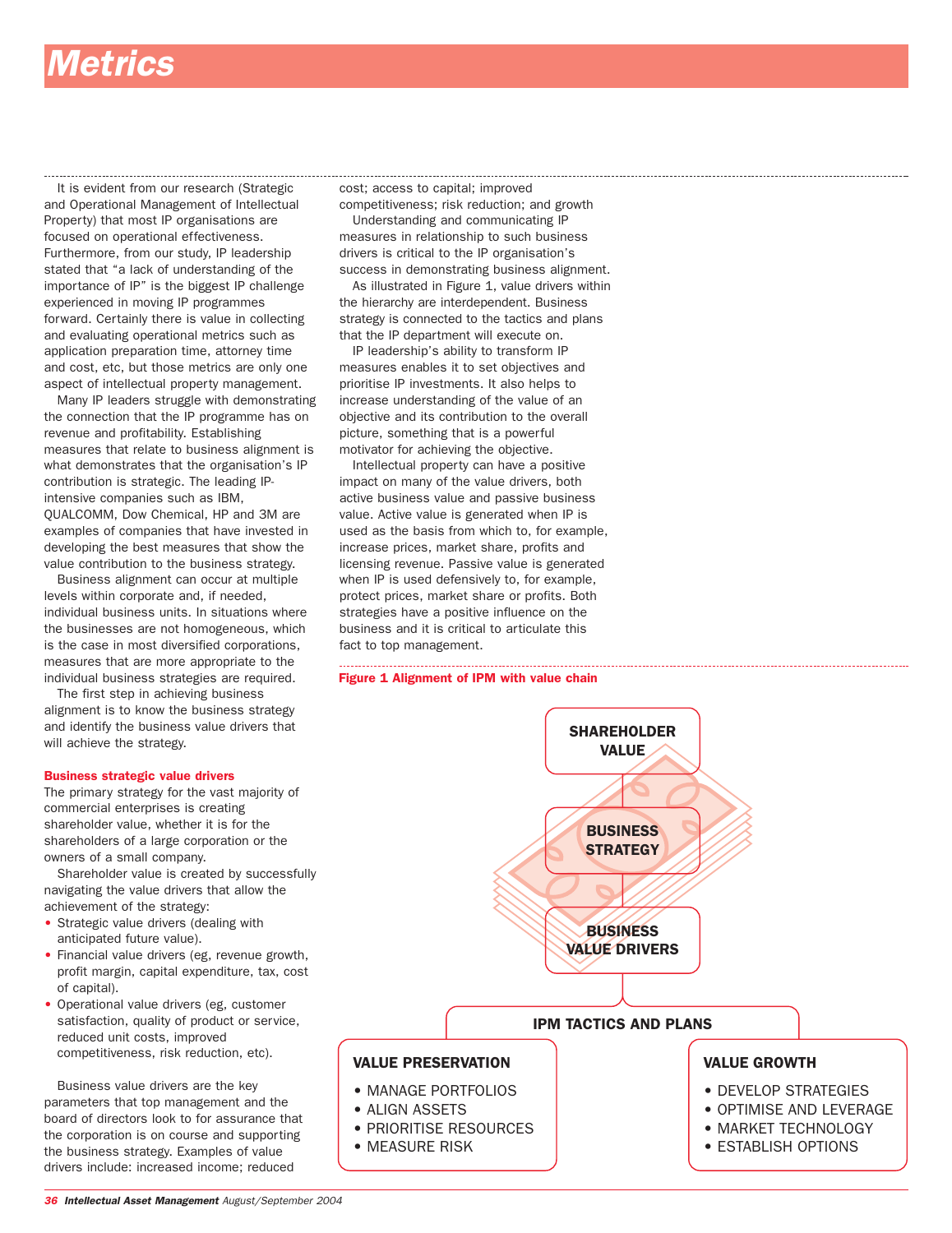# *Metrics*

IP metrics aligned to the business value drivers Metrics are where the rubber meets the road. They identify the IP organisation's operational effectiveness and business contribution towards the business drivers

In most organisations top management has a business case imperative in order to move forward with an IP initiative. In many companies today, the support of IP by management and, indeed, generally by the company as a whole is based on qualitative measures (eg, good acquisitions of IP that are connected to successful products, good inventions and IP that allowed new products to be introduced in to new market segments with a competitive advantage). Without metrics there is a strong probability that support for IP will not be sustained.

Illustrated in Figure 2 is an organised view of sample measurements that support business value drivers. The means to achieve

| Value drivers            | Means to achieve               | <b>Measurement</b>                        |  |  |
|--------------------------|--------------------------------|-------------------------------------------|--|--|
| Increased income         | New products                   | US\$ licensing revenue +                  |  |  |
|                          | M&A impact                     | penalties                                 |  |  |
|                          | Revenue recovery audit         | US\$ equity or proceeds                   |  |  |
|                          | Licensing revenue              | % of market licensed                      |  |  |
|                          |                                | Average royalty rate                      |  |  |
| <b>Reduced costs</b>     | Optimised R&D                  | US\$ expense savings                      |  |  |
|                          | Charitable donations           | US\$ tax benefits                         |  |  |
|                          | Optimised maintenance fees     | % of current sales from                   |  |  |
|                          | IA/IP holding companies        | past R&D                                  |  |  |
|                          |                                | NPV of pipeline technology                |  |  |
| Access to capital        | Company unitisation            | $\triangle$ US\$ of corp credit capacity  |  |  |
|                          | Sale/license-back              | <b>ROI</b>                                |  |  |
|                          | Asset-backed loan              | Credit rating                             |  |  |
|                          |                                | $\triangle$ WACC (working active capital) |  |  |
| Improved competitiveness | Proactive enforcement          | US\$ recovered from assertions            |  |  |
|                          | Product/market differentiation | R&D US\$/patent                           |  |  |
|                          | Stronger IA/IP                 | % 1st allowances granted                  |  |  |
|                          | Reduced cycle time             | % market share                            |  |  |
|                          |                                | Average time to market                    |  |  |
| <b>Risk reduction</b>    | Security against trade         | Litigation US\$ cost                      |  |  |
|                          | secret loss                    | Favourable defence ratio                  |  |  |
|                          | Right to practise              | Average product life                      |  |  |
|                          | Reduced obsolescence           | Number of employees trained               |  |  |

#### Figure 3: Intellectual property group measure of effectiveness

Figure 2

| $(0-150)$   | $(150-500)$ | $(500 - plus)$ |
|-------------|-------------|----------------|
| Annual      | Annual      | Annual         |
| invention   | invention   | invention      |
| disclosures | disclosures | disclosures    |
| 69%         | 75%         | 100%           |
| 59%         | 78%         | 100%           |
| 42%         | 50%         | 75%            |
| 69%         | 75%         | 65%            |
|             |             |                |
| 18%         | 10%         | 21%            |
|             |             |                |

are the strategy statements or how to achieve the business value drivers. But many IP organisations are more focused on day in, day out activities. For example, most companies that license their technology will measure the number of licence agreements and the revenue they generate; few will measure the value of the licensing relationship. Another common metric is the number of patent actions per attorney. This measure generally is not associated to the quality of the patents or their value to the company. The results of our research confirm IP metrics, in most organisations, are tactical in nature and look at things such as the number of patent applications filed; the number of patents granted; and the number of invention disclosures

Illustrated in Figure 3 are responses to a question in the study: "How do you measure the effectiveness of your IP group?" These measures are inadequate if one is trying to demonstrate that the IPM is impacting on the business drivers. Instead, it is vital to develop metrics that relate to strategic, financial and operational value drivers.

As an example, a financial metric would be a profit margin. With this in mind, identify a licensing transaction that included a product and the company trademark – show senior management that by including the trademark, the company increased margins by 5%.

Metrics need to be actionable and communicated in terms that your audience, particularly top management, can understand. Gaining a common and unified understanding of intellectual property's value to the business is the key to the Holy Grail. Top management gets excited when the portfolio is articulated by its impact on business drivers.

### Establishing metrics and linking them to business drivers

IP leadership will need to establish metrics that can be used to show both operational effectiveness and business value contribution. The measures are predictive measures (are you travelling on the right path to get you to your final destination?). And they are performance measures (did you get to where you wanted to go?) and metrics that identify that the mark was achieved. Along the way, IP leadership should be able to identify that it is getting close. This allows adjustments to be made to change performance or influence behaviour.

Establishing a grounded measures programme requires a view of both internal and external conditions. Setting your metrics can be a tricky activity. The credibility of your measures will be evaluated by their defensibility. Many companies use benchmark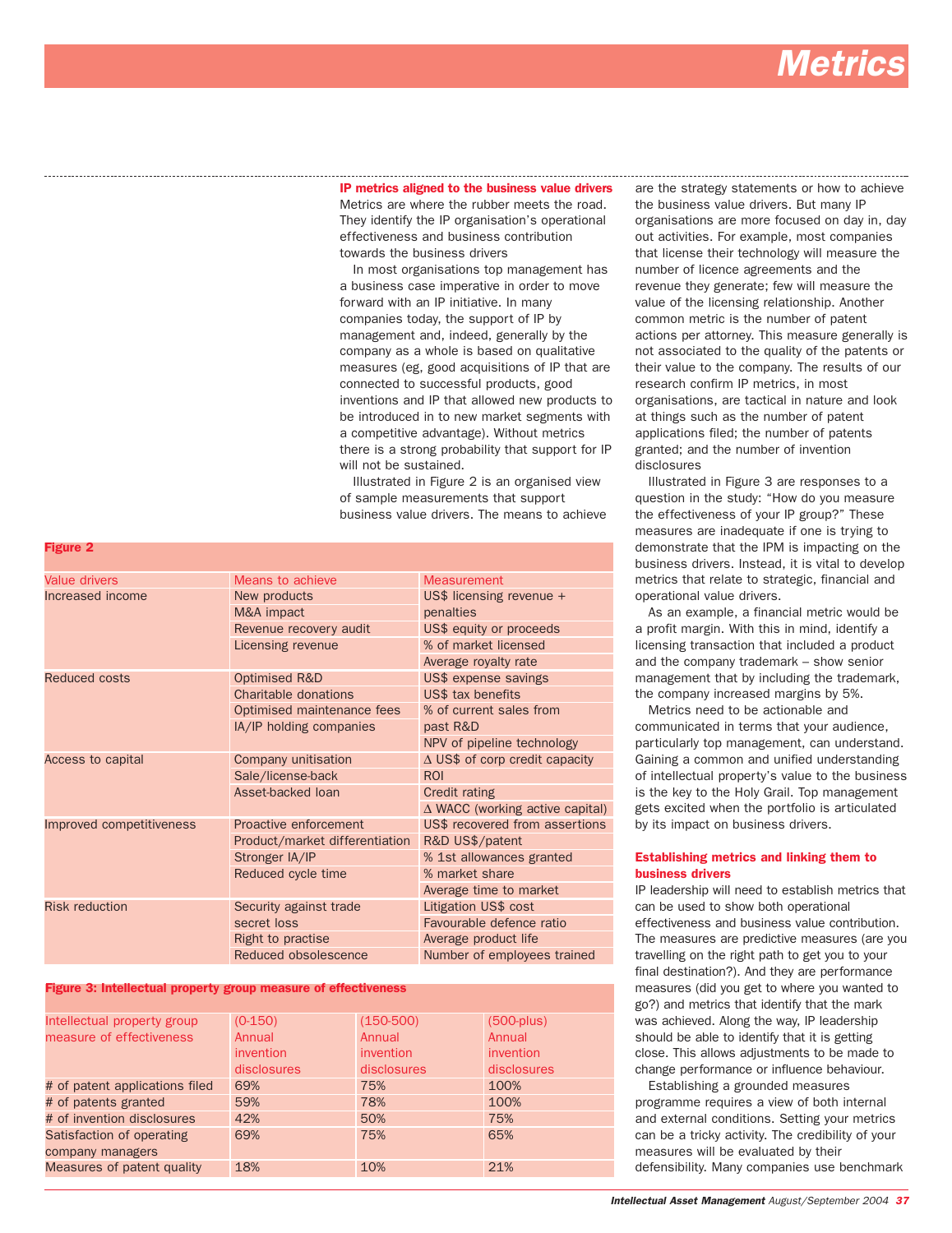## etrics

data to identify and validate deficiencies. Recognise the areas where the IP programme is measuring up to the industry or other organisation of similar condition (size, activity level, industry etc). Internal metrics will be guided by the business drivers.

#### Deriving metrics from benchmarking

Many leading companies have established benchmarking programmes that allow them not only to see how they stack up but also to identify and validate improvement opportunities.

One of best the ways to gain validation for the IP organisation's metrics and to gain internal support is with external benchmarking exercises. External benchmarking can be done through a variety of methods: conferences and seminars are the most widely used, although this information is generally less reliable and not very comprehensive. Alternatively, publications and third-party published reports, as well as generic or non-generic focused benchmarking, studies are all available.

Non-generic benchmarking is defined as conducting benchmark studies with companies in the same industry. Non-generic benchmarking plays a key role when the company is evaluating how its programme compares to others in the industry. This method has more value but can be difficult to achieve. This method is best done with a third-party intermediary.

Generic benchmarking is defined as conducting benchmark studies with partners across the broad scope of industry. Generic benchmarking plays a key role for a company in helping establish best practices and in paving the way for continuous improvement. Additionally, the confirmation obtained from benchmarking cross industry underpins the internal credibility necessary for the implementation of major cultural, structural or thrust changes in the organisation.

In order to fulfil its objectives, a company must target potential benchmark partners, individuals and organisations, both inside and outside the industry, that appear to possess best practices in areas of interest to the company: this shortlist also includes, as a special subset, individuals or organisations having best practices with specific relevance to the intellectual property management.

Five types of benchmarking activities are commonly practised:

- Face-to-face full-scale benchmarks set up following well-recognised benchmarking principles and carried out in an informal meeting atmosphere to facilitate information exchange.
- Short, focused telephone benchmarks set up to achieve specific targets.
- Conference participation, where networking and discovery are the key elements and serendipity can be a major influence.
- Participation in collaboration where exploration in depth along a well-charted route of investigation is followed.
- Internal cross business benchmarking.

Benchmarking does play a significant role in the leading companies that have actionable metrics to determine the most effective use of their benchmarking efforts. Benchmarking can be worthwhile if done correctly.

#### Evaluation – measure the value the IP provides the business

Leading companies measure the value that IP provides the business. Doing so brings clarity to a very fuzzy topic. Top management as well as business leaders gain an improved appreciation of IP impact on the business value. Measuring the value of IP does not necessarily require extensive research or costs. It involves portfolio classification and portfolio evaluation methodologies.

Portfolio classification can be as simple as organising the portfolio by usage (current business use, future business use or no business interest) or business importance (high, medium, low). This systematic method can result in a very effective utilisation report as illustrated in Figure 4. This report provides business leadership with a macro view of portfolio utilisation. Leadership can easily view the IP that is used, potential for use and no business interest. The report can be very revealing when viewing trends over a period of time.

IP evaluation, the next phase, draws from the classification activity, focusing on a subset of the portfolio assets that are currently used or have high business importance. A group of company experts (eg, marketing, technology and legal) are organised to provide input to a group of questions that lead the team to identify the value contribution that a single or group of intangible assets provide. This gives

#### Figure 4: Portfolio utilisation

|              | Value preservation<br><b>Current business use</b> |                                   | Value growth |          | Alternative value                       |                  |                                   |      |       |
|--------------|---------------------------------------------------|-----------------------------------|--------------|----------|-----------------------------------------|------------------|-----------------------------------|------|-------|
|              |                                                   |                                   |              |          | Potential bus, use No business interest |                  |                                   |      |       |
|              |                                                   | <b>Practise</b> Defensive License |              |          | Practise/License                        |                  | Avail, for Allow to Abandon Total |      |       |
|              |                                                   |                                   |              | use def. |                                         | Corp. lic Expire |                                   |      |       |
| 2/09/03 2910 |                                                   | 2590                              | 3380         | 6762     | 4288                                    | 138              | 1235                              | 1200 | 22507 |
| Percent 13%  |                                                   | 12%                               | 15%          | 30%      | 19%                                     | 1%               | 5%                                | 5%   | 100%  |
|              |                                                   | 40%                               |              | 49%      |                                         |                  | 11%                               |      |       |

*This is an example of an analysis that can be conducted to analyse your portfolio on an ongoing basis\* - classifications by business use*

*\*these numbers are always in a state of change*

### What are the benefits of businessaligned IP metrics?

Continuous improvement of management processes

- Provide a better understanding of the value contribution of IP
- Develop better IP in support of the R&D investment and the business objectives
- Create metrics in order to continuously improve processes (CIP) and maintain support.
- Provide a better understanding of the value contribution of IP
- Develop better IP in support of the R&D investment and the business objectives, developing a credible ROI for IP investments